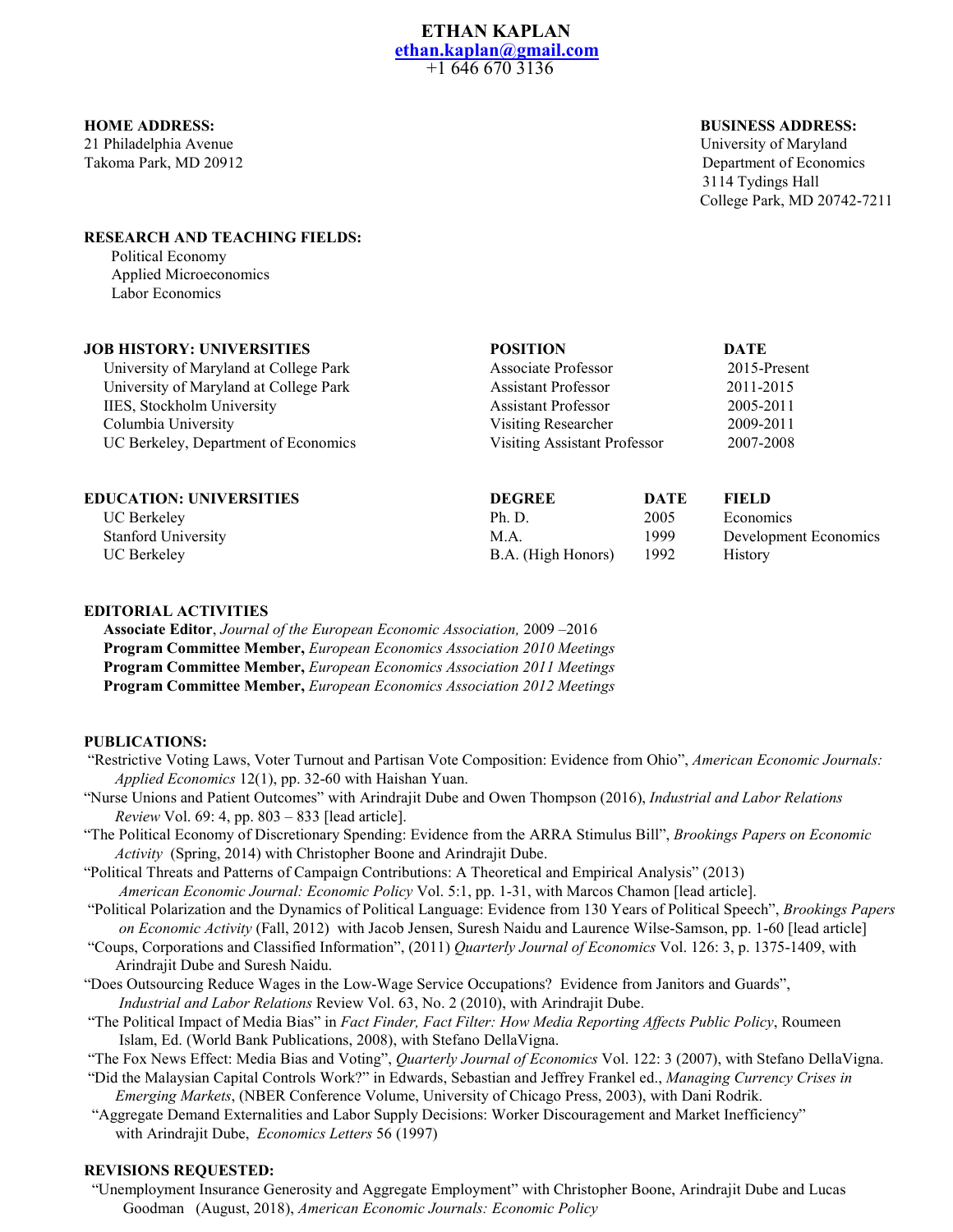### **WORKING PAPERS:**

"The Persistence of Politics: Evidence from 9/11" with Sharun Mukand (February, 2017)

- "Excess Capacity and Heterogeneity in the Fiscal Multiplier: Evidence from the Obama Stimulus Package" with Arindrajit Dube, Thomas Hegland, and Ben Zipperer (December, 2018)
- "Measuring Geographic Polarization: Theory and Evidence on the Big Sort" (August, 2018) with Jorg Spenkuch and Rebecca Sullivan
- "Natural Disasters, Moral Hazard and Special Interests in Congress" (December, 2018) with Jorg Spenkuch and Haishan Yuan
- "Voting for Democracy: Chile's Plebiscito and the Electoral Participation of a Generation" with Fernando Saltiel and Sergio Urzua
- "The Long-Run Consequences of Racial Integration through Busing on Partisanship and Turnout" with Jorg Spenkuch and Cody Tuttle
- "Do Parties Choose Voters? Redistricting and the Partisan Balance in Congress" with Kenneth Coriale and Daniel Coriale

## **WORKS IN PROGRESS**

"Does Unemployment Affect Wage Inequality?" with Chris Boone and Andreas Mueller

- "Short and Long Run Effects of Regulating Wages: Evidence from the War Labor Board" with Chris Vickers and Nicolas Ziebarth
- "Education, Voter Turnout, and Political Partisanship" with Jorg Spenkuch
- "The Long-Run Political Consequences of Racial Integration" with Jorg Spenkuch and Cody Tuttle

## **MEMBERSHIPS**

- 2018-Present Economists of Inclusive Prosperity, co-founding member
- 2017-Present American Political Science Association
- 2012-Present University of Maryland Population Research Center
- 2010-Present Center for Competitive Advantage in the Global Economy (CAGE) at the University of Warwick
- 2007-Present American Economic Association

# **FELLOWSHIPS AND AWARDS:**

- 2017 Excellence in Refereeing Award, *American Economic Review*
- 2014 Principal Investigator, Washington Center for Equitable Growth: \$60K.
- 2014 Departmental Teaching Award, Department of Economics, University of Maryland for Ph.D. Teaching
- 2013 Excellence in Refereeing Award: *American Economic Review* (for 2012)
- 2012 Research and Scholarship Award, University of Maryland \$9K
- 2012 Excellence in Refereeing Award: *Quarterly Journal of Economics* (for 2010-2011)
- 2010 Co-Principal Investigator (with Arindrajit Dube) on Grant from Institute for New Economic Thinking: \$225K
- 2007 Best PhD Course Lecturer Award, Stockholm University
- 2004 Dean's Normative Time Fellowship, University of California, Berkeley
- 2004 Federal Reserve Bank Dissertation Internship
- 2002 Macarthur Network on Social Inequality Fellowship
- 2002 Social Science Research Council Fellowship
- 2001 Best Teaching Assistant Award, Kennedy School of Government, Harvard University
- 1998 Summer Research Fellowship, John M. Ohlin Program in Law and Economics, Stanford University
- 1987 Recipient of Regents/Chancellors Scholarship, University of California, Berkeley

## **REFEREE FOR:**

American Economic Journals: Applied Economics, American Economic Journals: Economic Policy, American Economic Review, American Journal of Political Science, American Political Science Review, Business and Economics, Econometrica, Economic Journal, Empirical Economics, European Economic Review, European Journal of Political Economy, Industrial Relations, Journal of Development Economics, Journal of Economics, Journal of International Economics, Journal of Labor Economics, Journal of Economic Behavior and Organization, Journal of the European Economic Association, Journal of International Economics, Journal of International Money and Finance, Journal of Labor Economics, Journal of Law, Economics and Organization, Journal of Media Economics, Journal of Political Economy, Journal of Population Economics, Journal of Public Economics, Legislative Studies Quarterly, National Science Foundation (Israel), National Science Foundation (Switzerland), National Science Foundation (US), Political Analysis, Political Behavior, Quarterly Journal of Economics, Quarterly Journal of Political Science, Political Analysis, Political Behavior, Political Research Quarterly, Political Studies, Quantitative Economics, Review of Economics and Statistics, Review of Economic Studies, Review of Industrial Organization, Scandinavian Journal of Economics, Southern Economic Journal, Washington Center for Equitable Growth

## **PRESENTATIONS MADE AT:**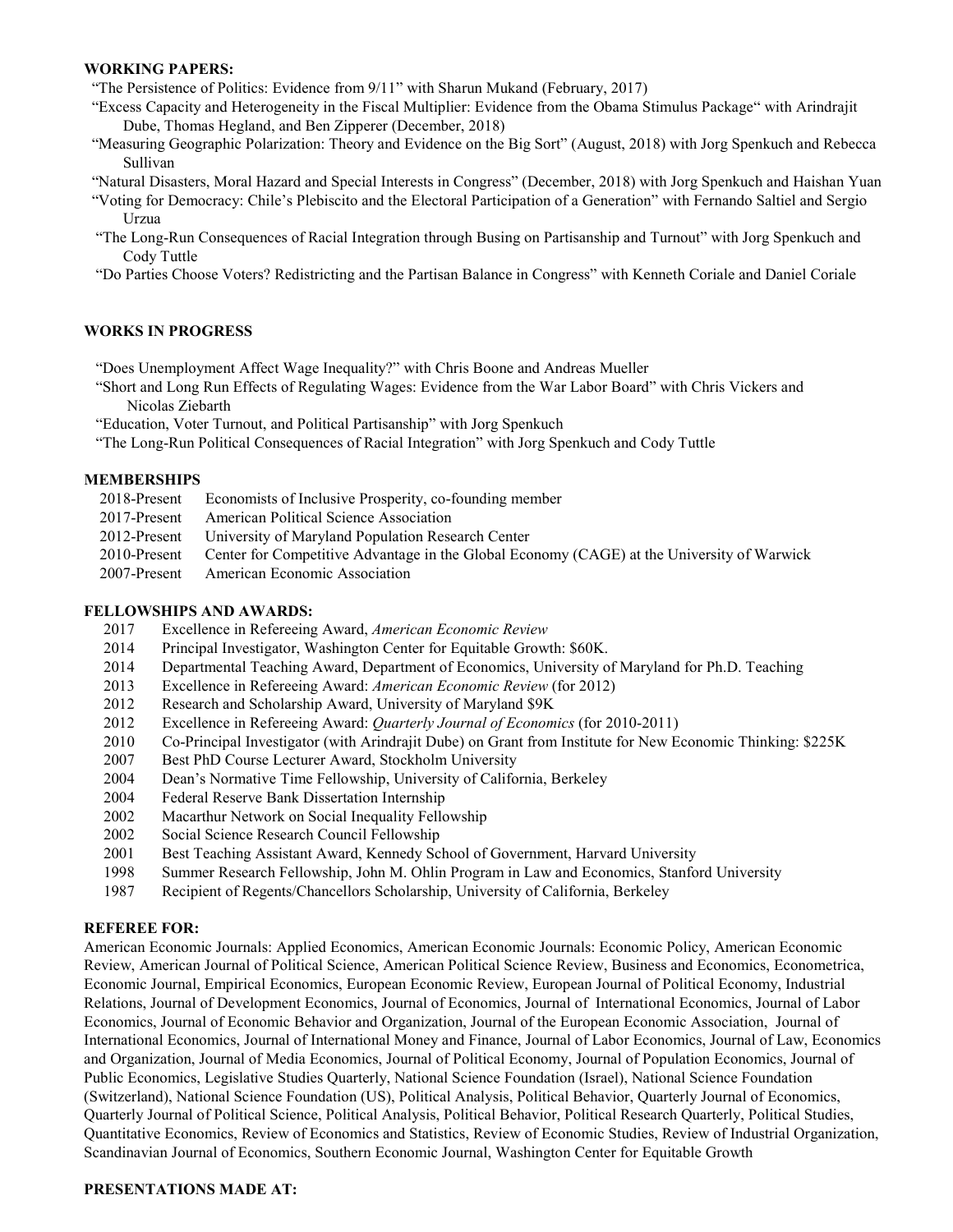AEA Meetings 2002, AEA Meetings 2004, Beijing Univeristy, Cambridge University, CEMFI, Columbia University, Cornell University, CREI, Dartmouth College, EEA Meetings 2004, EEA Meetings 2006, Federal Reserve Bank (International Finance Division), Gerzensee Study Center, Gothenburg University, Hunter College, Institute for Graduate Studies at Geneva, Jonkoping International Business School, LSE Economics, LSE (CEP), LSE (STICERD), NBER Summer Institute, New York Federal Reserve Bank, London School of Economics, Oxford University, Northwestern University Kellogg School of Management, New York University, Paris School of Eonomics, Simon Fraser University, Stockholm School of Economics, Stockholm University Department of Economics, Stockholm University (IIES), Stockholm University SOFI, Tel Aviv University, Toulouse, Universita Bocconi, Universitat Pompeu Fabra (CREI), University of California at Berkeley Economics Department, University of California at Berkeley Haas School of Business, University of California at Davis, University of California at Irvine, University of Copenhagen, University of Oslo, University of Tokyo, University College London, University of Maryland at College Park, University of Massachussetts at Amherst, University of Toronto, University of Warwick, University of Zurich, Uppsala University Department of Economics, Uppsala University IFAU, Wharton School of Business (UPenn), World Econometric Society Meetings, Yale University

# **PRESS COVERAGE**

# **Brookings (2014)**

Ingraham, Christopher (2014), "How Much Money Did Your District Receive", *Washington Post, <http://www.washingtonpost.com/blogs/wonkblog/wp/2014/03/20/map-how-much-stimulus-spending-did-your-district-receive/>*

Da Costa, Pedro Nicolaci (2014), "Stimulus in 2009 Not Politically Driven – Or Particularly Efficient", *Wall Street Journal,*  <http://blogs.wsj.com/economics/2014/03/20/stimulus-in-2009-not-politically-driven-or-particularly-efficient/>

Khimm, Suzy (2014), "No, The Stimulus Bill Wasn't Full of Pork: Study", *MSNBC,* [http://www.msnbc.com/msnbc/stimulus](http://www.msnbc.com/msnbc/stimulus-wasnt-full-pork-study)[wasnt-full-pork-study](http://www.msnbc.com/msnbc/stimulus-wasnt-full-pork-study)

# **Brookings (2013)**

Zuckerman, Michael (2014), "The Polarized Partisan Geography of Inequality", *The Atlantic*

Lepore, Jill, (2013), "Long Division: Measuring the Polarization of American Politics", *The New Yorker* 

# **Outsourcing and Wages (2010)**

Rampell, Catherine (2014), "Playing the 'who's the boss' Game with Employees", *Washington Post,*  http://www.washingtonpost.com/opinions/catherine-rampell-playing-the-whos-the-boss-game-withemployees/2014/07/31/88f282f0-18ea-11e4-9e3b-7f2f110c6265\_story.html

Krugman, Paul(2012), "Onshore Outsourcing, Wages and Benefits", *New York Times Blog, http://krugman.blogs.nytimes.com/2012/07/05/onshore-outsourcing-wages-andbenefits/?\_php=true&\_type=blogs&\_php=true&\_type=blogs&\_r=1*

## **9/11 Manuscript**

Fisman, Ray (2010), "You Never Forget Your First", *Slate,*  http://www.slate.com/articles/business/the\_dismal\_science/2010/12/you\_never\_forget\_your\_first.html

# **QJE (2011)**

Fisman, Ray (2008), on "Coups, Corporations and Classified Information", *Slate Magazine*, http://www.slate.com/id/2203121/

## **QJE (2007)**

Quigley, Aidan (July 20, 2016), "How a Roger Ailes Departure Could Reshape Fox News", <http://www.csmonitor.com/USA/USA-Update/2016/0720/How-a-Roger-Ailes-departure-could-reshape-Fox-News>

Fisman, Ray and Andrea Prat (June 17, 2016), "Can Fox News Get Trump Elected?", http://www.slate.com/articles/news\_and\_politics/the\_dismal\_science/2016/06/fox\_news\_exerts\_more\_power\_over\_the\_electorate \_than\_you\_might\_think.html

Morin, Richard (May 4, 2006), "The Fox News Effect", *Washington Post,* [http://www.washingtonpost.com/wp](http://www.washingtonpost.com/wp-dyn/content/article/2006/05/03/AR2006050302299.html)[dyn/content/article/2006/05/03/AR2006050302299.html](http://www.washingtonpost.com/wp-dyn/content/article/2006/05/03/AR2006050302299.html)

Krueger, Alan (August 18, 2005), "Fair? Balanced? A Study Finds It Doesn't Matter", *New York Times* [http://www.nytimes.com/2005/08/18/business/media/18scene.html?\\_r=1&scp=1&sq=ethan%20kaplan&st=cse&oref=slogin](http://www.nytimes.com/2005/08/18/business/media/18scene.html?_r=1&scp=1&sq=ethan%20kaplan&st=cse&oref=slogin)

## **NBER (2001)**

Kaplan, Ethan and Dani Rodrik (2001), "Rethinking Malaysia's Capital Controls", *Project Syndicate,* [http://www.project](http://www.project-syndicate.org/commentary/kaplan1)[syndicate.org/commentary/kaplan1](http://www.project-syndicate.org/commentary/kaplan1)